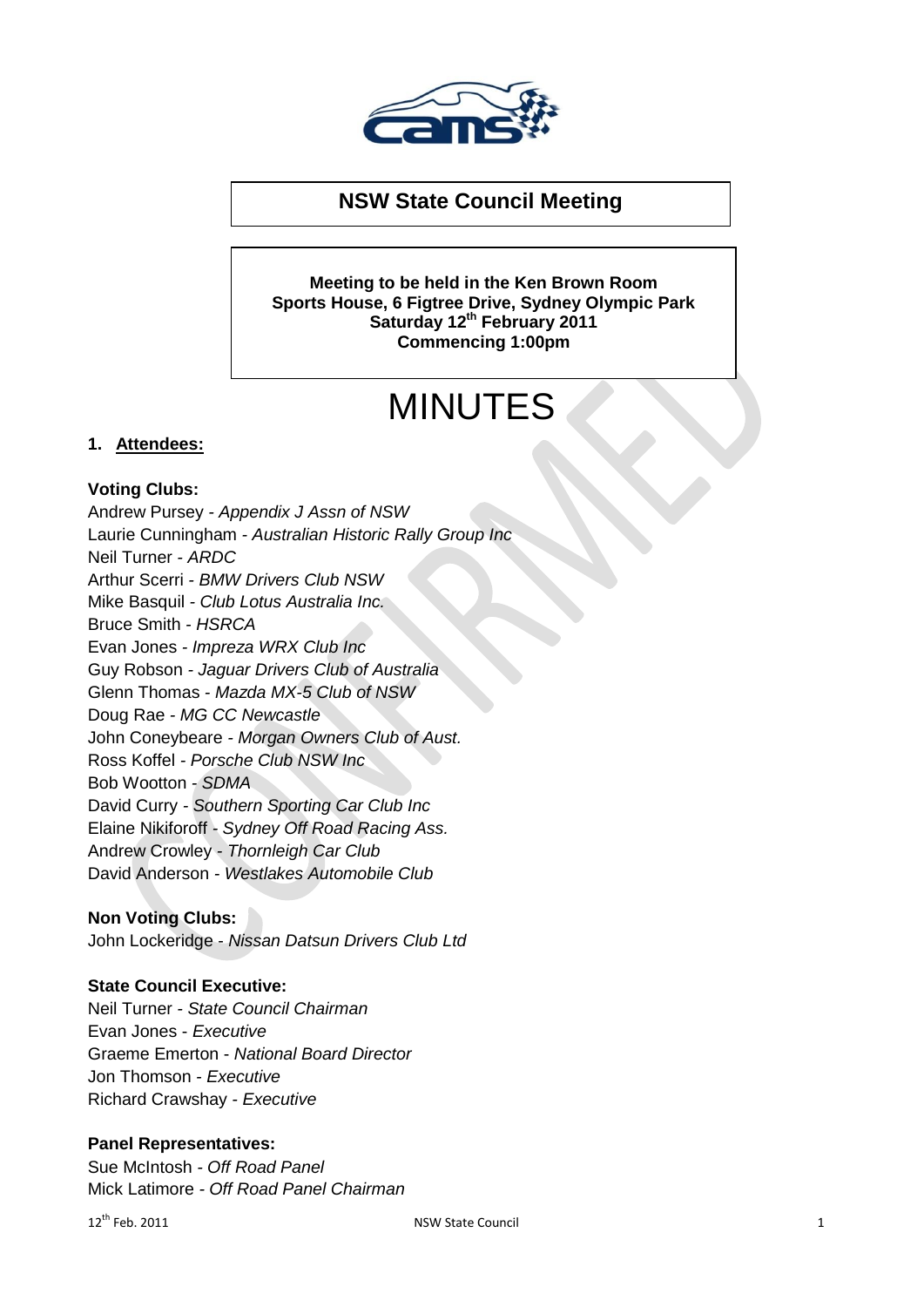Bob Wootton *- Hillclimb Panel Chairman* Graham Humphreys *- Rally Panel Chairman* David Ellem *- Stewards Panel Deputy Chairman*

## **CAMS Personnel:**

John Bruning *- Senior Manager, Sport and Club Development* Doreen Butchers *- Sport and Club Development Officer* Daniel Milazzo *- Sport and Club Development Officer* Simon Lakeman *- Sport and Club Development Officer*

#### **Visitors:**

Edward Gavin, Chris Cunningham, Judith Rae, Lee Longin, Tom Cusumano

#### **2. Opening / Welcome**

The Chairman, Mr N Turner declared the meeting open at 1320 hours, and welcomed all Club Delegates, State Executive Members, Panel Members, Members of CAMS and visitors.

## **3. Apologies**

David Healy - *Executive / Scrutiny Panel Chairman* Geoff Arnold *- Deputy State Council Chairman / Officiating Panel Chairman*  Adrian Dudok - *Executive / NSW Commissioner -ARCom* Mike Hicks *- Executive / Supersprint Panel Chairman* Andrew Collier *- Motorkhana Panel Chairman*

Festival of Sporting Cars Inc Volvo Car Club 33 Sporting Car Club Group S Racing Association Nissan Sports Car Club Honda Sports Car Club NSW Inc Griffith Off Road Club Inc Club Maserati Australia Inc Toyosports Car Club of NSW Rotary Enthusiasts of the ACT Inc Small Ford Sporting Car Club of NSW Chev Bowtie Club Canberra Inc Wagga and District Car Club Inc Condobolin Sports Promotion Warialda Motor Sports Club Inc Production Car Association of Australia Tamworth Sporting Car Club Grafton Sporting Car Club Inc Bathurst Light Car Club Ltd Clubman Drivers Club of Australia Inc Peugeot Car Club of NSW Inc Coffs Harbour & Dist Sporting CC NSW Road Racing Club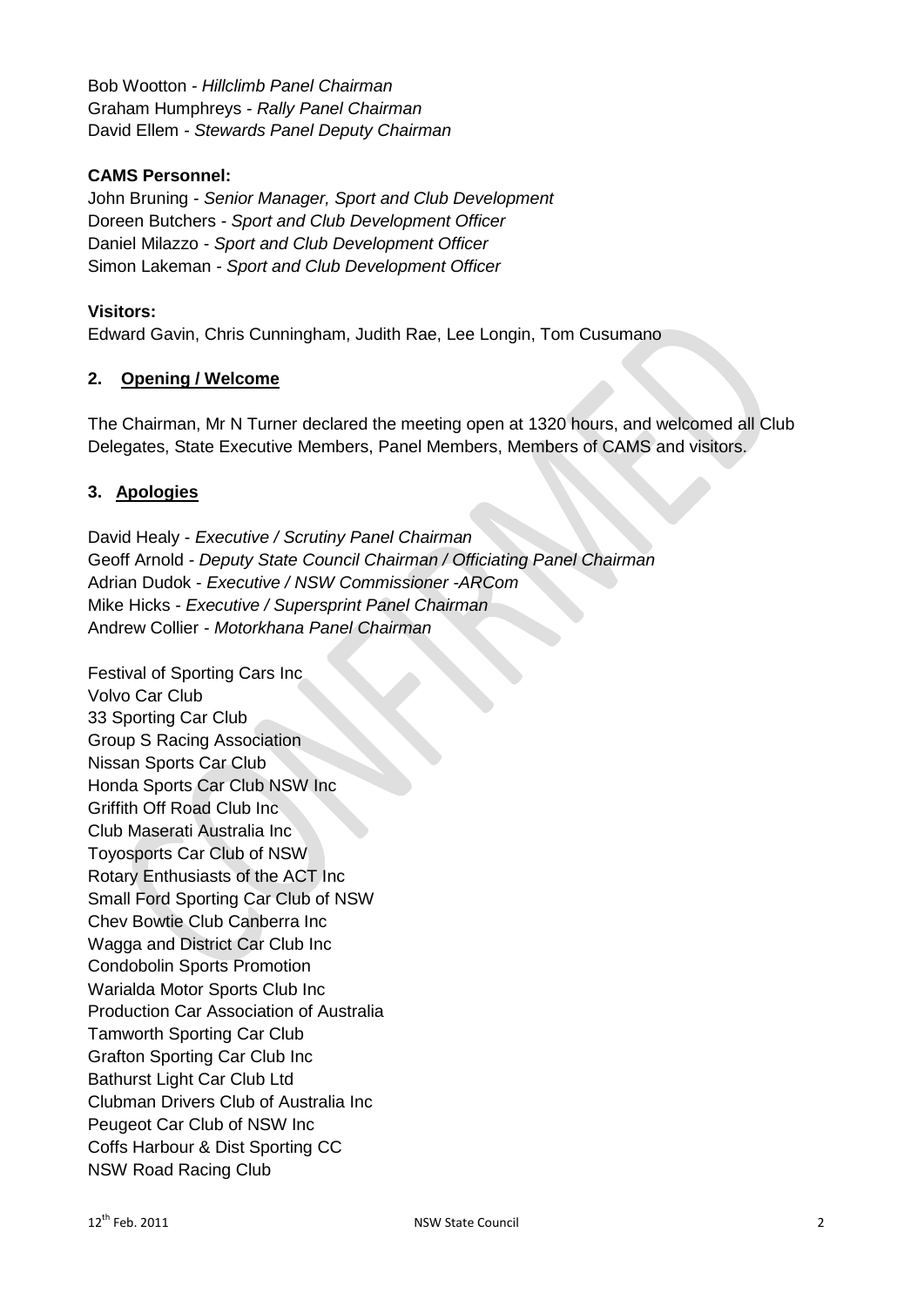## **4. Minutes of previous meeting**

Meeting held November 13 2010 (distributed and approved by email)

# **5. Correspondence**

Nil

# **6. Matters Arising from Previous Minutes**

Nil

**Due to the need for Mr G Emerton to leave to attend an event as CAMS representative, The Chairman, Mr N Turner, moved the National Board Member's report to this point in the meeting.**

## *8.3.2 National Board Member (Mr G Emerton)*

- Acknowledgement and condolences of the passing away of founding CAMS President Maurie Monk.
- Recognition of the management and communication issues regarding officials' appointments is still an ongoing matter.
- A Government grant received by Eastern Creek was announced by NSW Sport and Recreation Minister Kevin Greene for the value of \$7 million. This will contribute to the development of two circuits at Eastern Creek; one at 2.7kms and one at 1.8kms.
- The CAMS Come and Try Day was a positive event judging by the participants feedback, and a special thanks needs to go out to Mr Mike Barry and the individuals at CAMS for all their work in making the day what it was.
- The NSW State Awards Dinner was a vast success with over 160 people in attendance, and special thanks to Ms Doreen Butchers and Mr Simon Lakeman for all their work.
- The FIA President Jean Todt will be in Australia on the  $15<sup>th</sup>$  and  $16<sup>th</sup>$  March.
- The Federal Government has developed a \$20.1 million "Illicit Drugs in Sport National Education and Action Plan". The Federal Government is fully funding the CAMS IDiS Program.

# **7. Permanent Agenda Items**

# *7.1. Rally Car Registration (Mr J Bruning)*

Last year CAMS received feedback on the proposal put forward for the scheme from the RTA. A number of months of discussions and trying to establish a response to the RTA's proposal took place. CAMS recently had discussions with the RTA to gain an understanding on some aspects of the proposal put forward by the RTA. These discussions were not the most positive, with some distance between the position of the RTA and what we hoped the scheme would look like. Another meeting is being organised with the RTA. The intent is to hold regular meetings (bi-monthly) to try and achieve agreement.

Areas of clarification and concern that need further discussion with the RTA are:

- The requirement for engineering certificates
- The definition of a "modified vehicle" and what is the starting position
- Road access to and from events, and for servicing/maintenance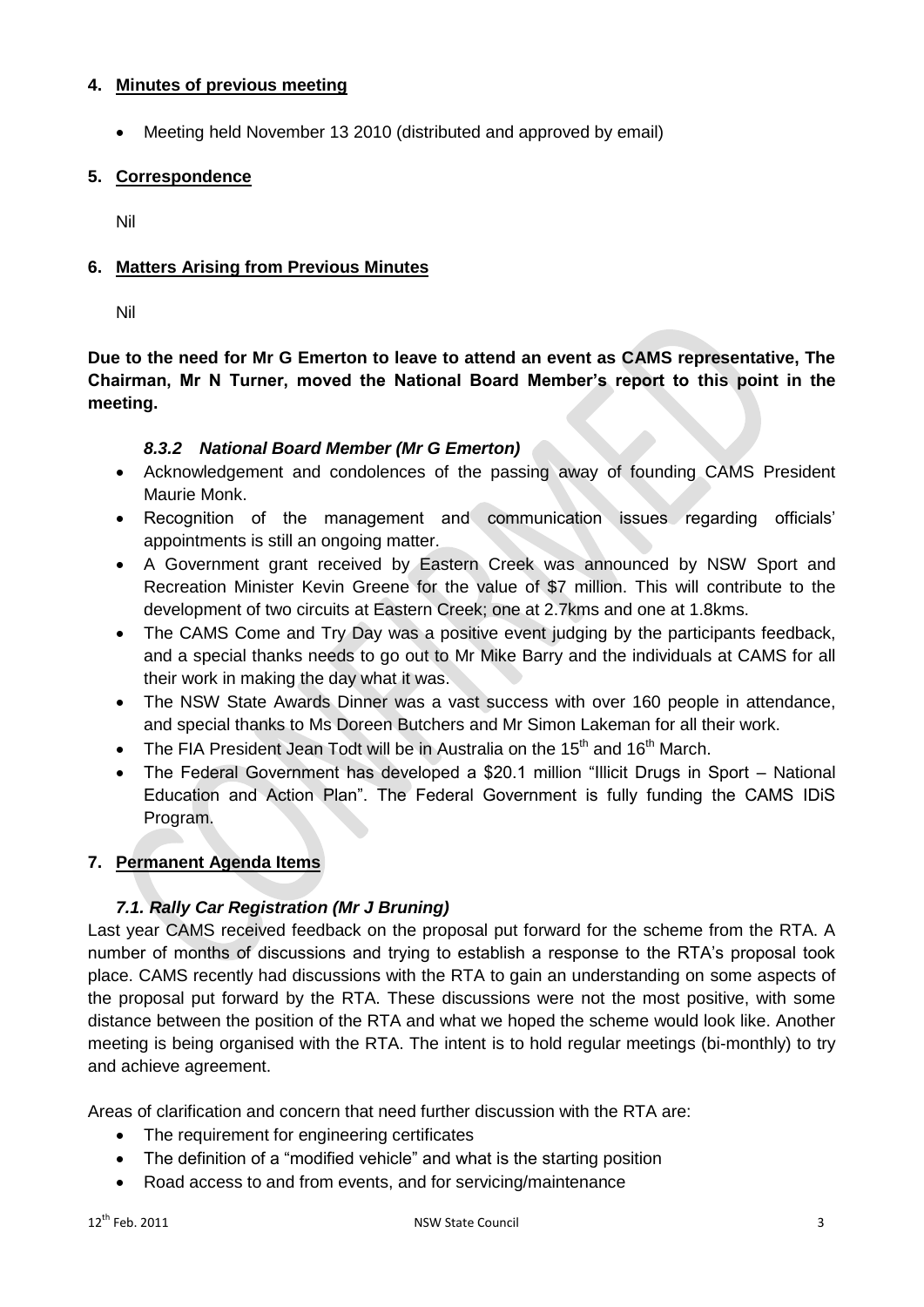A number of technical areas around handbrakes, anti pollution devices and the like.

## *7.2. NSW Forests MOU (Mr J Bruning)*

CAMS have a submission in with Forests NSW for a draft MOU on the use of State Forests for rallying. This has been with Forests NSW since May 2010. Regular contact is being made with Forests NSW to try to progress the MOU, but there is little movement with Forests NSW.

## *7.3. NSW Circuits Update (Mr J Bruning)*

Bathurst  $2<sup>nd</sup>$  Circuit – The feasibility study has been released and it is a positive report overall and does build a picture of the need for another circuit in NSW. Unfortunately the cost quoted in the study (\$47m for the  $2<sup>nd</sup>$  International level circuit and \$57m for ancillary facilities) has seen the state government back away from any commitment.

Ringwood – The sale of MGCC Newcastle land has gone through. The new owner/developer has had preliminary discussions with Council about a proposal for a race circuit.

Lucas Heights – Process is moving slowly as a CAMS club works with the land owners to gain access to the land. The club is looking at a Motorkhana/Khanacross facility.

Nowra – As of January 2011, Shoalhaven Council voted to establish a committee to undertake a feasibility study on developing a motor sport facility. CAMS have been in contact with the Committee and have offered to assist with the study.

#### ECIR

The Chairman, Mr N Turner reported that at the recent V8 Testing day at Eastern Creek over 14,000 people attended and an announcement was made on the development of Eastern Creek. \$9m development (\$7m from State Government, and \$2m from ARDC) and will be spent on building an additional 1.8km circuit and associated infrastructure. The circuit will have four different configurations, with two configurations being able to be used at the same time. This is a major boost for motor sport events in the Sydney basin.

# **8. Reports**

# **8.1. Panel Reports**

# *9.1.1 Hillclimb (Mr B Wootton)*

- December Minutes were recently collated and will be distributed soon.
- Cooma Council has donated \$30,000 to develop a Hillclimb in the area.
- Proposed Hillclimb in Gunnedah with the Gunnedah council on board.
- Ron Hay was elected as Secretary, Alan Barlow elected as Website Editor, Barry Thew elected as Treasurer and Greg Sticker was elected as deputy chairman of the 2011 NSW Hillclimb Panel.
- There is a possibility of running a competition as a NSW vs. Queensland on the two Bathurst rounds as there appears to be a large contingent of Queenslanders coming to the meeting.
- Round 1 and 2 of the 2011 NSW Hillclimb will be held at Bathurst on the 26th and  $27<sup>th</sup>$  of February respectively.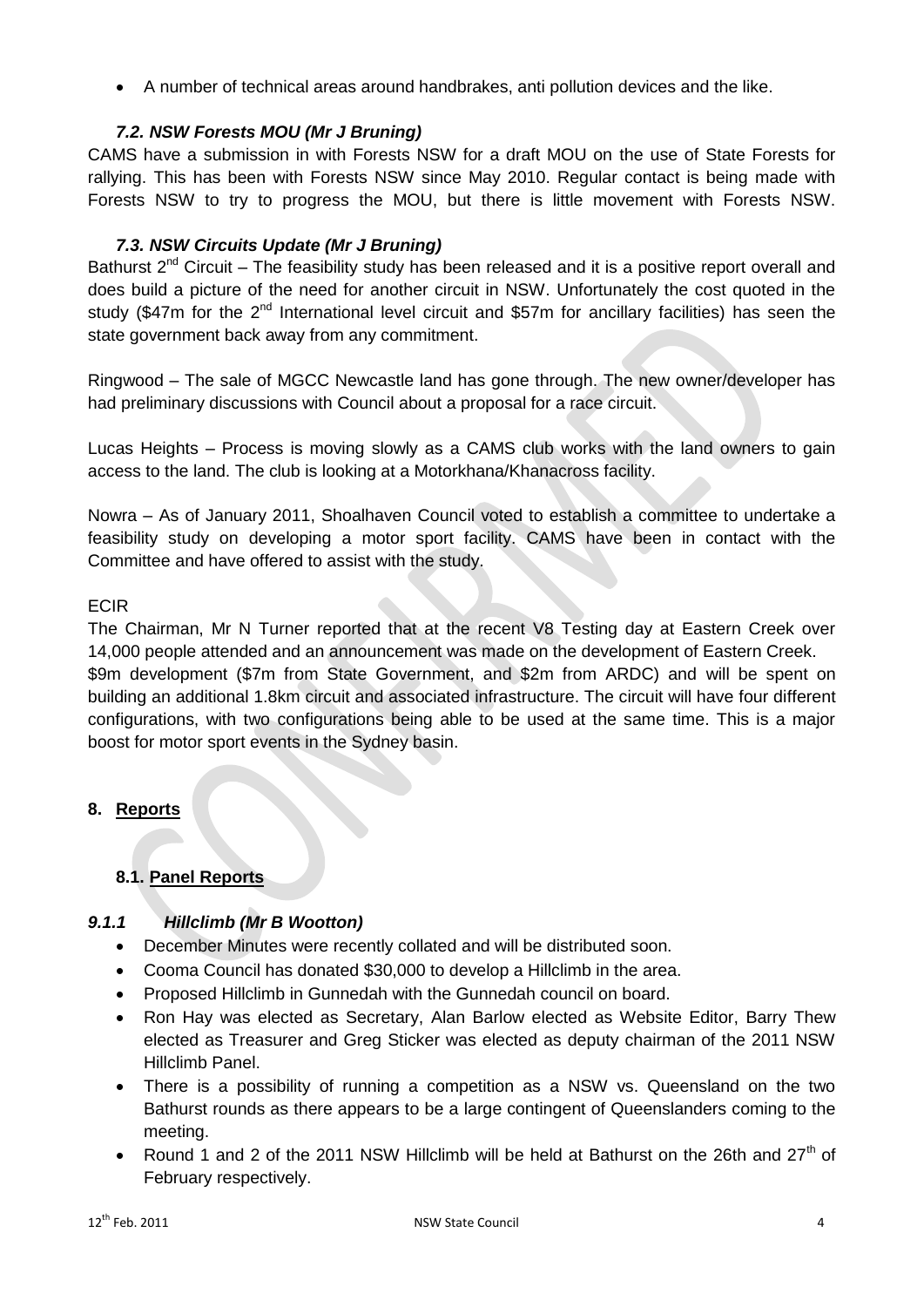- Congratulations to Matt Halpin from the Tamworth Sporting Car Club, after he received a Service Medal at the NSW awards.
- Acknowledgement and condolences of the passing away of Bev Fox.

# *9.1.2 Stewards (Mr D Ellem)*

- All national stewards' nominations have been approved.
- Reserve stewards will be introduced to allow for the more efficient and productive running of race meetings.

# *9.1.3 Motorkhana (Mr Andrew Crowley on behalf of Mr A Collier)*

- The 2010 Motorkhana Championship has been run and won with the outright results being; 1<sup>st</sup> Andrew Collier, 2<sup>nd</sup> Phil East, 3<sup>rd</sup> Warwick Butt.
- The 2010 Khanacross Series finished with outright results being;  $1<sup>st</sup>$  Cyril Croker,  $2<sup>nd</sup>$  Evan Van Leeuwen, 3rd Michael Snow.
- The CAMS Come and Try Day was a great success. Hopefully participants will be seen at State Motorkhana rounds in 2011.
- The 2011 Motorkhana / Khanacross Calendar is finished and available at [www.motorkhana.com.](http://www.motorkhana.com/)
- The 2011 NSW Khanacross Series Regulations and NSW Motorkhana Championship Addendum will be available shortly.
- The will be posted on the CAMS website as well as the Motokhana website once they have been re-issued for 2011.
- Round 1 of the Motorkhana Championship kicks of at Nirimba on Sunday  $27<sup>th</sup>$  February with Round 1 of the Khanacross Series at Hampton a week earlier on Saturday 19<sup>th</sup> February.

# *9.1.4 Motor Race (Mr R Crawshay)*

- The planned development of the new circuits at Eastern Creek will offer more variety in terms of what race meetings will be held and when.
- The CAMS Come and Try Day held on  $16<sup>th</sup>$  January 2011 at Eastern Creek was a vast success judging by all the positive feedback received, and was also a vital learning curve for future events of the same nature.
- There is a need to look at the playback from, and ongoing activity of the CAMS Come and Try Day candidates to realistically assess its success.

# *9.1.5 Officials (Mr E Jones)*

 A draft calendar from March to August has been drawn up, with a strategy of training being delivered on the first Saturday of the month. This should assist with clubs and prospective participants to remember the schedule. A special thank you to Mr Simon Lakeman and Ms Doreen Butchers for their help and support in making this all happen.

# *9.1.6 Off Road (Mr M Latimore)*

- 2010 Off Road Championship ended with an overall great result and success.
- Warialda celebrating their '20th year of Off Road Racing' was a rewarding event with a gathering reminiscent of the challenges and champions of the past at the recent dinner, with over 350 in attendance.
- The CAMS Come and Try Day generated high interests and comments at the stagnant displays. Hopefully Off Road will continue to be given the opportunity at similar events to be held in the future. Overall, well done to all involved.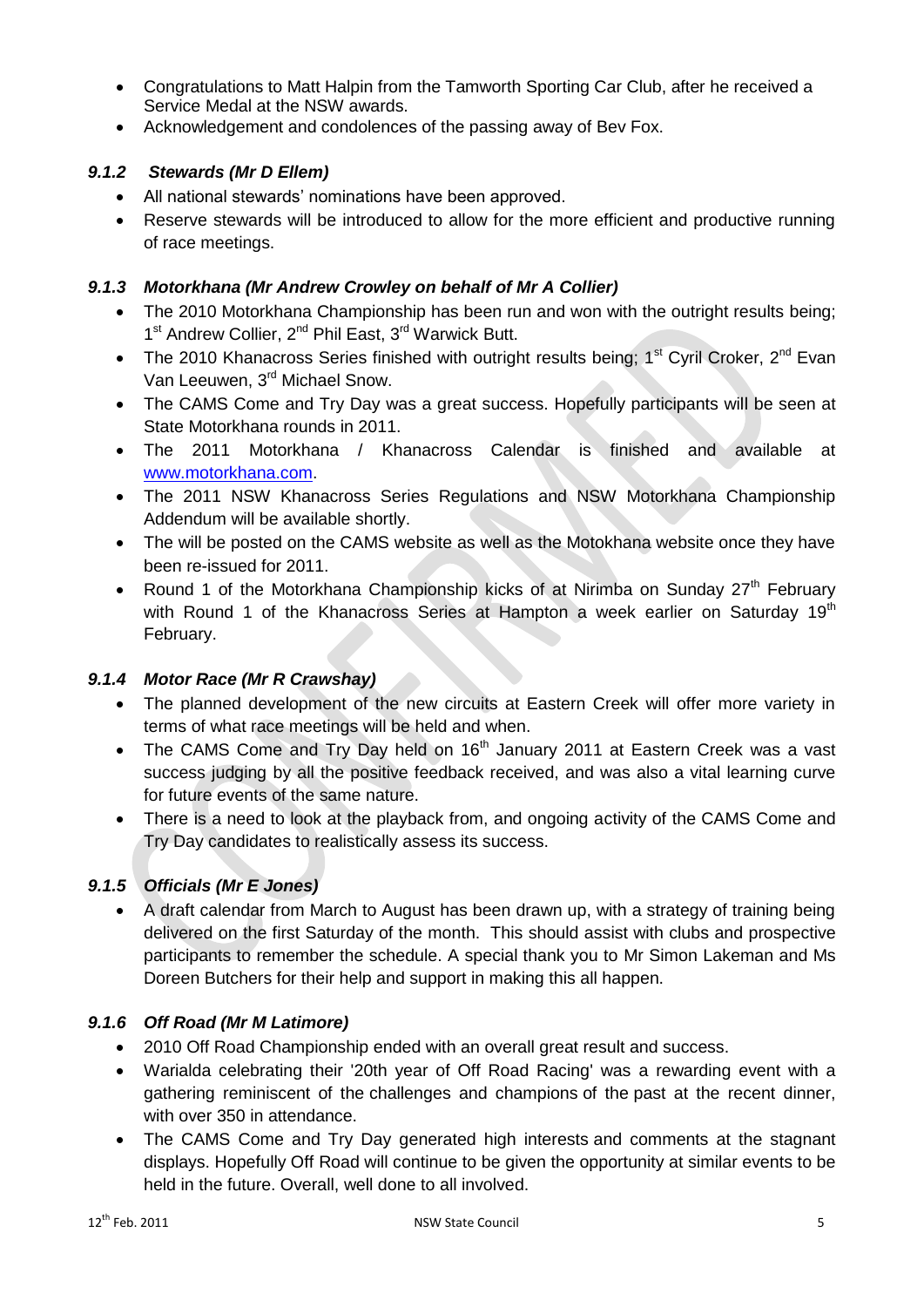• 2011 NSWORC brings seven (7) rounds, with the first event starting a little later than previous years, on the weekend of 30th April at Crookwell Off Road Club. Other venues for 2011; Wittitrin, Dondingalong, Milbrodale, Warialda, Nabiac and Colo Park.

# *9.1.7 Rally (Mr G Humphreys)*

- The Rally Presentation Dinner for 2010 season awards was held on 5th February 2011. Guest speakers were Dave Johnson (first Rally Panel Chairman), Barry Ferguson (the most winning State Champion) and Matt Bryson (winner of the Peking to Paris). Congratulations to all the winners and in particular the various champions.
- The Rally Panel is currently working to conduct 3 Rally Promotion days in the coming months. The Panel would like to conduct the days in the Newcastle region, Mid North Coast and Sydney. It is hoped that the Sydney venue will be Riverside Oaks that is currently being used by several operators.
- A meeting was held with the RTA on the  $2<sup>nd</sup>$  February to go over some of the issues within the proposed Rally Vehicle Scheme. While some progress was made during the meeting it became quite clear that there will be many more such meetings before we will have reached an agreement that will satisfy the requirements of CAMS and the other associations involved.
- The ARC Class has been introduced to provide an exciting, appealing, cost effective car. The class will only be eligible to compete in the ARC and will be assessed as to its viability in state level competition. A Junior ARC has also been established and should encourage competitors to take up the challenge.
- The Rally Panel will be calling a meeting during April this year to discuss the requirements that organisers have in regards to when they wish to conduct events.
- The WRC have requested that the NSW State Rally Championship become a part of the event. To enable this to happen the current organisers of our State Championship will be required to move events.

#### *9.1.8 Scrutiny (Mrs Elaine Nikiforoff on behalf of Mr D Healy)*

- The Panel held its first meeting for the year on  $7<sup>th</sup>$  February 2011, welcoming a new Panel Member, Murray Slana (Off-Road background).
- The Panel has been assisting State Office with the updating/revision of the list of accredited Pre-Race Logbook Scrutineers. This is now nearing completion, and should be up on the CAMS website in the near future.
- The Panel has been approached by a competitors' group to assist them in training up their own Scrutineering Group, so that they can become self-sufficient in this regard.
- A Scrutineering Category Module course has been tentatively arranged for May  $7<sup>th</sup>$ , at Eastern Creek, subject to venue availability.
- The Panel remains committed to assisting the Speed Events groups (Hillclimb & Supersprint) in implementing Targeted Scrutiny for log booked vehicles.

#### *9.1.9 Supersprint (Mr Glenn Thomas behalf of Mr Mike Hicks)*

 The third Australian Supersprint Championship was held at Morgan Park Warwick in Queensland on the 13<sup>th</sup> & 14<sup>th</sup> of November 2010. The event was held on the new 3 kilometre circuit. Entry numbers were disappointing at 78, 28 of which were from NSW. The Outright Champion Geoff Noble from Queensland drove a Lotus Elise HPE. A number of the NSW competitors returning home with "silverware".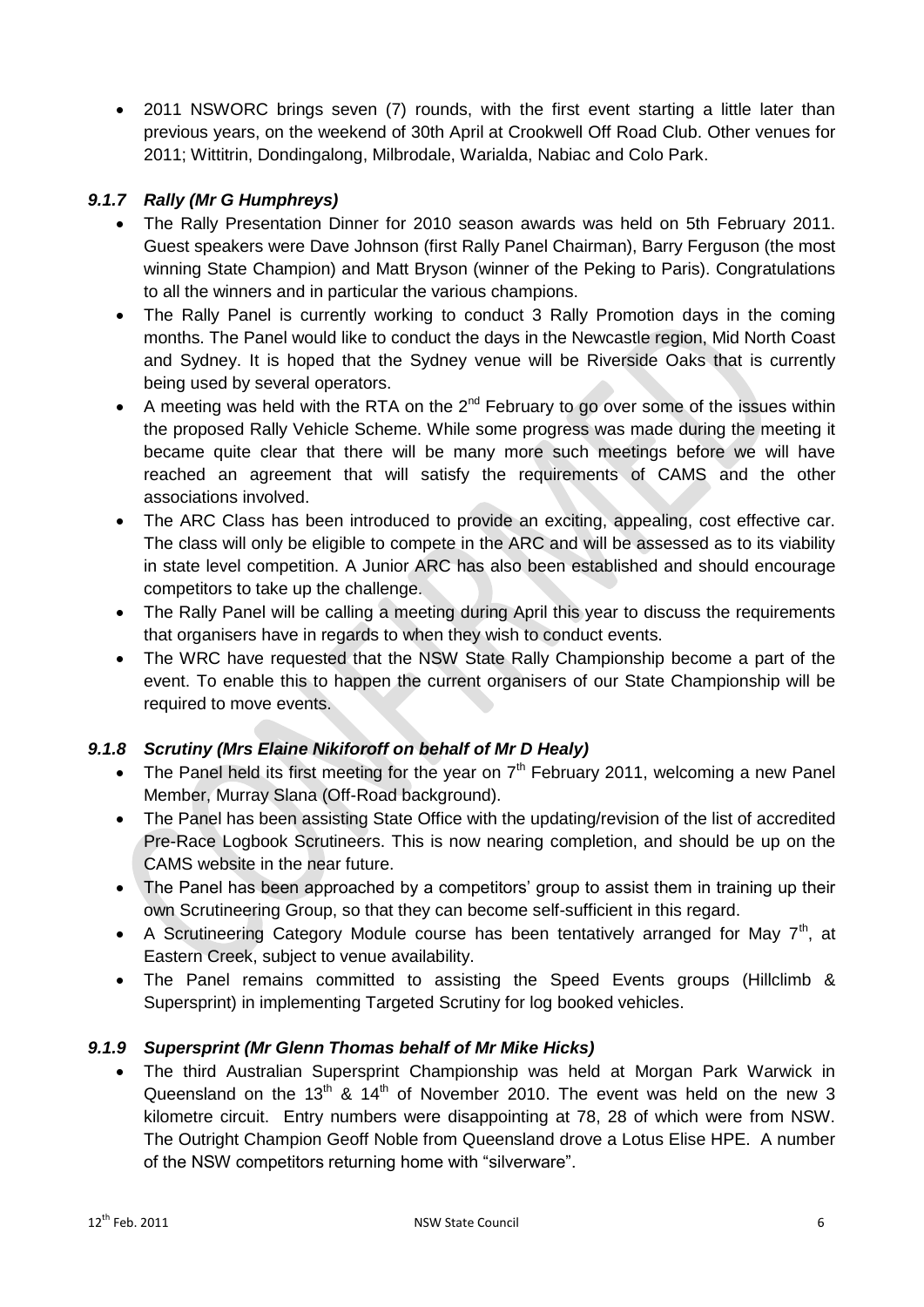- The 2011 National Championship that was due to be held in South Australia is likely to be transferred to Eastern Creek to be held in either October or November.
- Registration for the nine round 2011 Supersprint Championship is now open. All documents relating to the Championship including the Registration Form can be found on the website at [www.supersprints.com.au.](http://www.supersprints.com.au/) Registrations from 144 competitors have been received to-date indicating that we should have another successful year.
- This year we welcome Kumho Tyres through their motor sport distributor FSPORT as naming rights sponsor for the 2011 State Championship.
- First round of the Championship will be at Eastern Creek on Saturday 26<sup>th</sup> February. It will be hosted by the NSWRRC. Supp Regs and Entry Forms are on the Supersprint Website. Round 2 will also be at Eastern Creek on  $10<sup>th</sup>$  April (ARDC) and round 3 will be at Wakefield Park on the  $8<sup>th</sup>$  May (Mazda MX-5)
- Please contact webmaster Eric Scheeren at [website@supersprints.com.au](mailto:website@supersprints.com.au) to include your club's events and information.
- Members of the Supersprint fraternity participated in the recent CAMS "Come and Try Day" at Eastern Creek and considered it very successful. They acted as circuit coaches, participated in a Supersprint demonstration and manned the Supersprint display. All believed it should be repeated.

# **9.2 Commission Reports**

Senior Manager, Mr J Bruning detailed the list of NSW Commissioners appointed by the Board to Commissions for 2011:

| • Australian Motor Race Commission                 | Mr Mike Barry    |
|----------------------------------------------------|------------------|
| • Australian Sport and Club Development Commission | Mr Mike Hicks    |
| • Australian Off Road Commission                   | Mrs Sue Zettl    |
| • Australian Rally Commission                      | Mr Adrian Dudok  |
| • Australian Officials Commission                  | Ms Belinda Doyle |
| • Australian Historic Motor Sport Commission       | Mr Edward Gavin  |
|                                                    |                  |

Mr Bruce Smith (HSRCA) expressed HSRCA's unhappiness at the process used to select the Historic Commission representative.

Senior Manager, Mr J Bruning replied that the process used was the same process in place for the past 3 years.

# **9.2.1** *AORCom (Mr J Bruning on behalf of Mrs Sue Zettl)*

- The Australian Off Road Commission had its first meeting of 2011 in Melbourne last weekend, prior to the start of the 2011 season.
- The Australian Off Road Championship for 2011, will again see 5 rounds of the calendar, Hyden in WA at Easter, Finke during Queens Birthday weekend, Griffith on August 23rd &  $24<sup>th</sup>$ , The Pines in SA, September 3rd &  $4<sup>th</sup>$ , and Goondiwindi in Qld, 15th & 16th of October.
- Clubs have started providing organised days for the Biennial safety inspection, focusing on frames/ chassis, with all vehicles built prior to 2000 inspected prior to the start of the 2011 season. From all accounts while not initially well received the inspection has proven to be a success and beneficial to a number of competitors with many minor but repairable faults found on a number of vehicle throughout the country.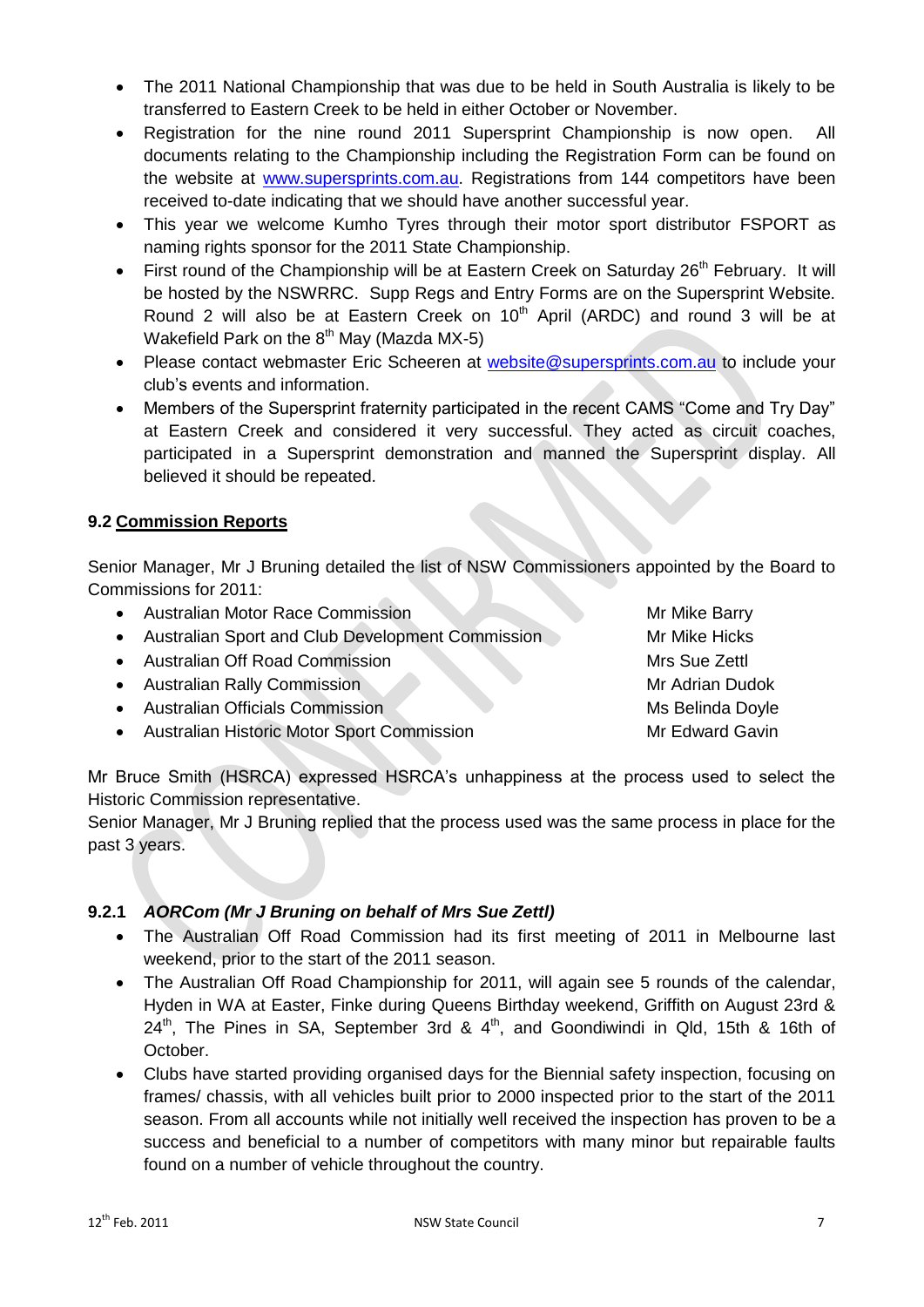Congratulations to The Warialda Off Road Club. They were nominated and won the Australian Day Community Event of the Year for the Gwydir Area for their 20th Anniversary Event held in September last year, and also received the Ugla Landcare Australia Day Award for the Event of the Year. Well done to the club for a fantastic event and their achievement.

# *9.2.2 ARCom (Mr J Bruning on behalf of Mr Adrian Dudok)*

- There has been long discussions about trying to get a NSW championship round run as part of Rally Australia. With the late invitation to join the WRC there was not an opportunity to make this happen for 2011 despite trying to shuffle dates for other rounds in the championship. ARCom would like to see a NSW round allocated for the next Rally Australia in either 2012 or 2013.
- *Changes to ARC Classes:* The priority / seeded driver system, currently forcing top teams to run in Group N trim, will be deleted. Introduction of a new class for ARC outright called "ARC Car. ARC Car will be an Australian version of PRC rules, with the aim of cutting vehicle running and build costs that will be more exciting to drive and watch.
- *JARC Eligibility:* Drivers must be 28 years old or younger on midnight December 31st 2011.

# **9.3 Other Reports**

# *9.3.1 NSW State Council Chairman (Mr N Turner)*

- The Chairman stated his praise for the CAMS Come and Try Day, especially after a majority of individuals involved had never experienced running an event of that nature. There will be continual discussion about hosting others. All the disciplines on display and in practice were beneficial for all involved, and provided a wide ranged perspective of motorsport.
- The 12hour in Bathurst was short of officials last weekend, and highlights the need for a greater focus to be shown towards smaller clubs in relation to promotion regarding increasing number of officials.
- Mr J Bruning has been officially appointed Senior Manager, Sport and Club Development, after undertaking the role in an acting capacity last year. This role involves overseeing the delivery of CAMS Sport and Club Development functions on a national scale, while also manage the state of NSW and the staff based in the NSW office.

# *9.3.2 Senior Manager, Sport & Club Development (Mr J Bruning)*

 $\bullet$  $3<sup>rd</sup>$  SCDO in NSW – 2 new SCDOs – Mr Simon Lakeman and Mr Daniel Milazzo started on January  $10^{th}$  2011.

CAMS have increased the number of SCDOs in NSW from 2 to 3 for 2011, which will allow an improved service to members and clubs, and an increase in activity to support clubs. All clubs will be called in the next two months and taken through a club survey to increase our understanding of their needs and how we can support them. CAMS will be trying to build a clearer picture of the events clubs run and the facilities they have access to.

 $\bullet$  State Election – 26<sup>th</sup> March 2011.

All clubs need to write to the candidates and express their concerns and highlight the need for assistance with motor sport facilities, volunteers and funding.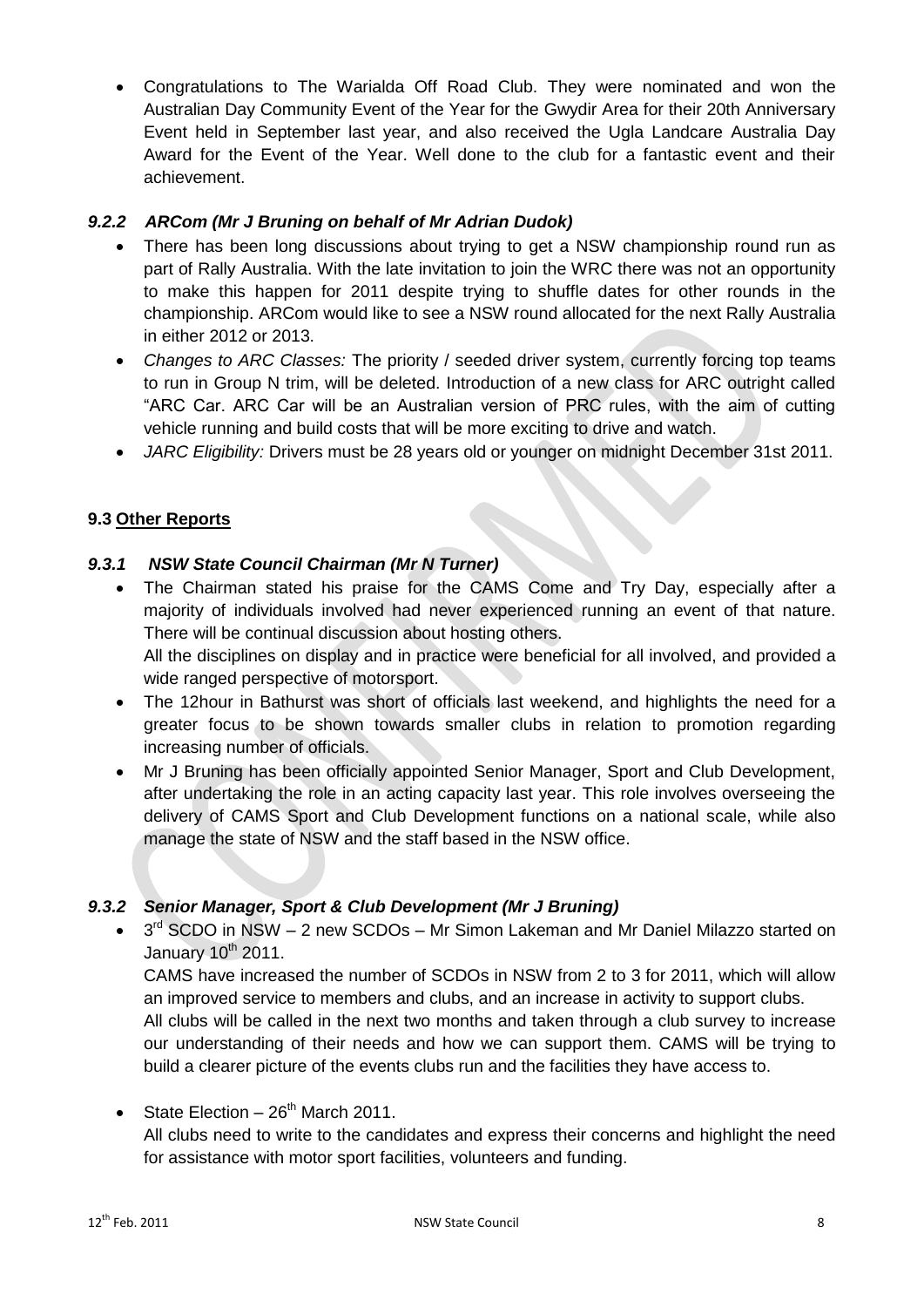Task Force

A Task Force presentation is due to be delivered at a meeting in Victoria on the 1<sup>st</sup> March. This presentation will be available for delivery in NSW at the next State Council meeting in May.

# Wakefield Park track licence

Confirmation has been received that Wakefield Park have signed the CAMS track licence for 2011, allowing CAMS events to run at Wakefield Park with the surety of CAMS insurance and support.

# *9.3.3 SCDO Report (Mr S Lakeman)*

The 2011 SCDOs include and cover the following disciplines and areas;

*Daniel Milazzo -* Supersprint, Hillclimb and Motorkhana / South West Sydney and West of NSW; **Simon Lakeman** - Rally, Off Road and Officials Training / A.C.T. and the South East of NSW; and **Doreen Butchers -** Motor Race, Scrutiny and Stewards / Central Coast, Newcastle and the Northern sections of NSW.

- NSW Awards Dinner 160 Members and guests, including the CAMS President Andrew Papadopoulos, special guest CEO David Morgan, John Smailes as our MC and a static display provided by the Sydney Datsun Club.
- The CAMS Come and Try Day Over 210 Members of the public and over 100 Officials attended. CAMS' plan to assist Car Clubs in coordinating smaller Come and Try Days.
- SCDO's are currently undertaking creation of the Draft training calendar, updating contact lists, OLT's and are making contact with Car Clubs to complete a survey and analyse the position of Motor Sport within NSW.

# **10 General Business**

Nil

# **11 Any other business**

- Question from Mr B Smith (HSRCA) on the position of Speed on Tweed event taking place in 2011; Senior Manager, Mr J Bruning replied that this is being discussed and as of yet no decision has been made.
- Issues with the renewal of a competitor licence will be looked into.
- Winners of the 2010 NSW Awards;
- Kathy Hanrahan *Official of the Year* Adam Proctor *- Competitor of the Year* Jon Collins - *Young Competitor of the Year*